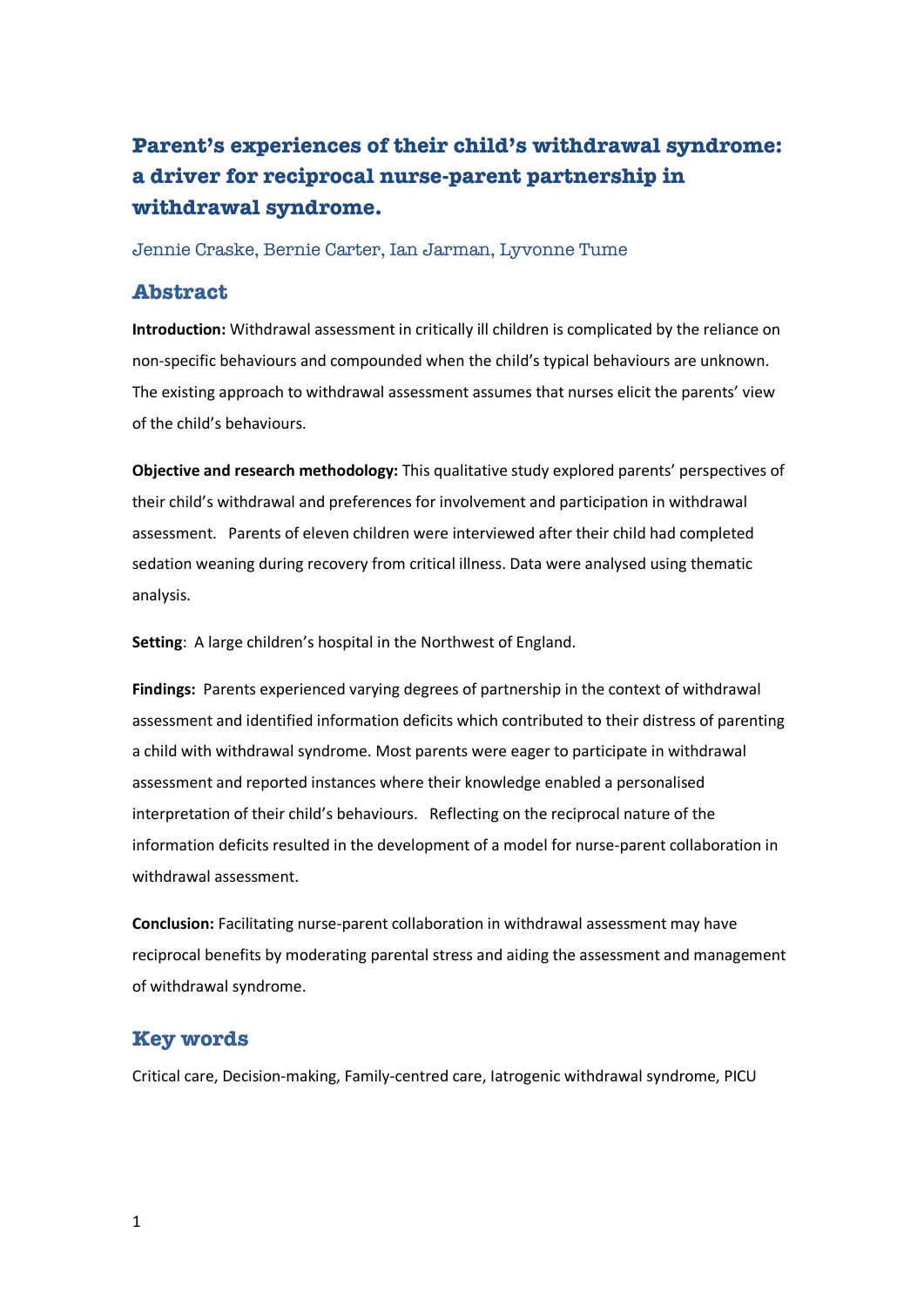# **Implications for clinical practice**

- Parents need to be better informed about the potential for withdrawal syndrome.
- Parents contribute a unique perspective to clinical assessments of withdrawal.
- Nurse-parent partnerships may have reciprocal benefits.
- Nurse-parent collaboration should be more consistent during withdrawal assessment

# **Introduction**

Withdrawal presents as a group of symptoms, of variable clustering and severity, on absolute or relative withdrawal of a psychoactive substance after persistent use of that substance (World Health Organisation, 2016). In the PICU, withdrawal may occur during weaning of sedative and analgesic infusions. Whilst diagnostic criteria do not exist for this population, this state has been termed Iatrogenic Withdrawal Syndrome (IWS) (Franck et al 2012; Best et al 2015) to reflect how the conditions for withdrawal in PICU are a consequence of clinically prescribed care. Prevalence of withdrawal ranges from 22% to 77% (Madden et al 2017), varying across settings due to differences in the drugs prescribed, peak doses administered and speed of drug weaning.

Validated assessment tools - the WAT-1 (Franck et al 2008) and SOS (Ista et al 2009) - focus on signs of withdrawal and demonstrate superior sensitivity over nurses' judgement (Franck et al 2008, Ista et al 2013). Assessing whether a child is displaying clinically significant withdrawal remains a challenge, due to confounders such as the concurrent tapering of more than one sedative or analgesic drug, the impact of the child's underlying condition on non-specific signs and symptoms of withdrawal, the nurses lack of familiarity with the child's typical behaviours (Craske et al 2017) and behavioural similarities with other differentials including delirium and adverse drug reactions (Madden et al 2017).

It is assumed that nurses routinely elicit the parents' view during the withdrawal assessment to address some of these challenges (Harris et al 2016; Ista et al 2013). This view reflects a partnership approach to decision-making, which as a defining principle of Family Centred Care (FCC) (Kuo 2012, Mikkelsen and Frederiksen 2011), often underpins the child's nursing care. However, eliciting parents' views is not an explicit part of the withdrawal assessment and appear to be inconsistently sought (Craske et al 2017). Furthermore, parents' views of their child's withdrawal and their preferences for involvement and participation in withdrawal assessment have not been established. This paper is the first to report parents' views of their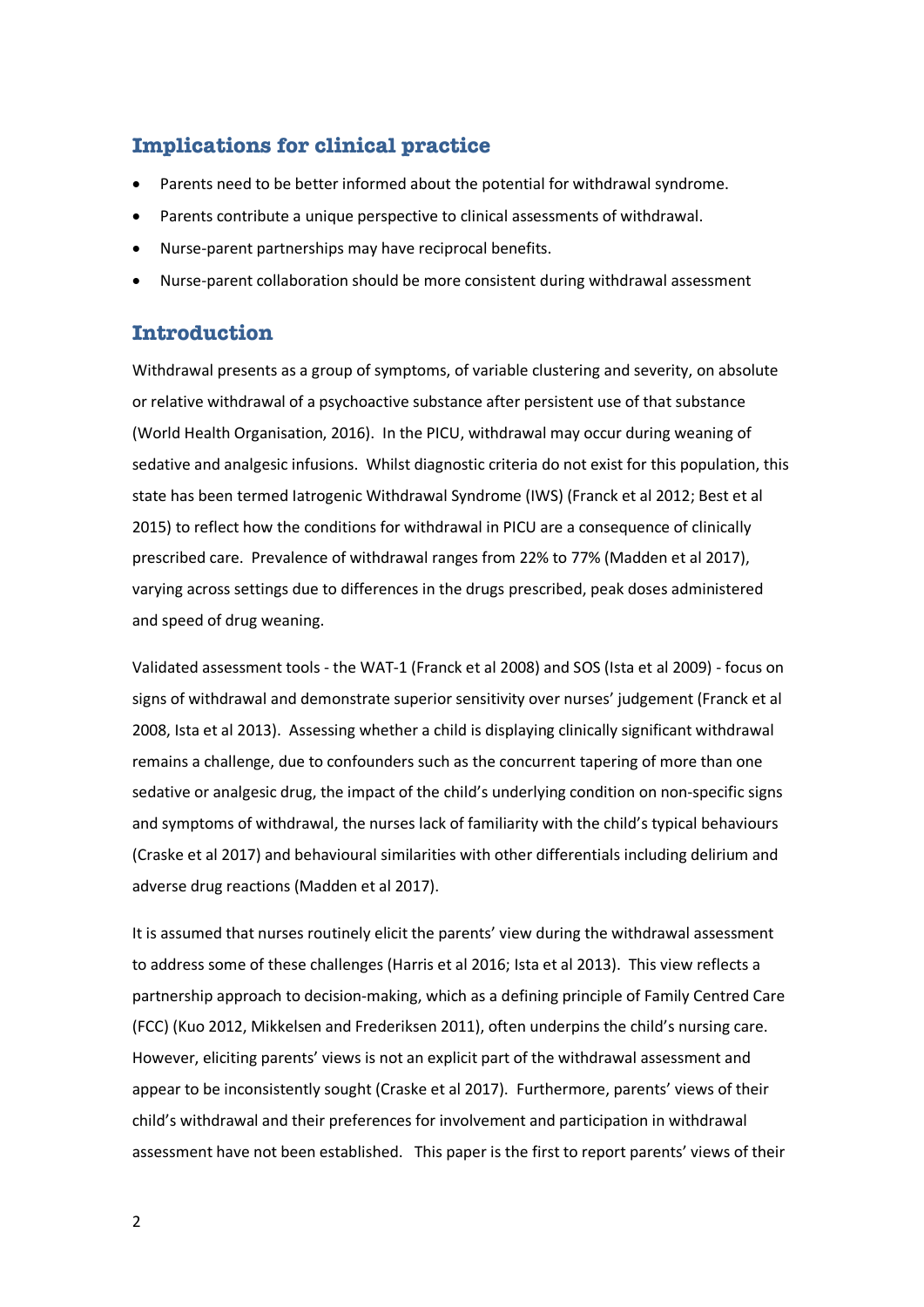child's withdrawal and parents' preferences in terms of involvement and participation in the assessment and management of withdrawal.

# **Method**

#### **Research objective**

To illuminate parents' perspectives of withdrawal and their experiences of partnership and to identify future preferences for participation.

#### **Design**

The data presented in this paper were obtained from part of a larger mixed methods study, which used chart reviews, questionnaires and interviews to illuminate parents' perspectives of withdrawal. This qualitative study is grounded in the pragmatic underpinnings of mixed methods research. A pragmatic approach does not commit to one philosophical view of reality, instead focusing on solution to problems (Creswell 2013, Morgan 2007). Contrary to the objective view of reality that typically underpins tool evaluation studies, pragmatism embraces the principle that multiple perspectives enhance and enrich a single perspective (Bryman 2008). This principle reflects the researcher's position that collaboration between parent and the nurse, interpreting non-specific withdrawal signs in light of the child's usual behaviour and underlying condition, augments the single perspective of the nurse. This study draws on the theories of decision-making and family-centred care to develop conceptual descriptions of nurse-parent collaboration in withdrawal assessment.

The tool in use within the study setting was the Sedation Withdrawal Score (SWS) (Cunliffe et al 2004); a checklist of 12 behavioural and physiological signs of withdrawal scored by nurses every 6 hours during weaning of opioid and sedative drugs. The SWS has not been formally validated but shares similar content and format with WAT-1 (Franck et al 2008) and SOS (Ista et al 2009).

#### **Ethics approval**

Ethics approval was granted by the Liverpool East NHS Ethics committee (12/NW/0681). The lead researcher is a member of the clinical team overseeing sedation weaning in patients after discharge from PICU. As such, she may have been known to some parents but when undertaking the study was no longer involved in the care of their child. Parents were not approached to participate in the study until sedation weaning had been completed. The initial approach was not made by the lead researcher but by either the nursing shift co-ordinator or a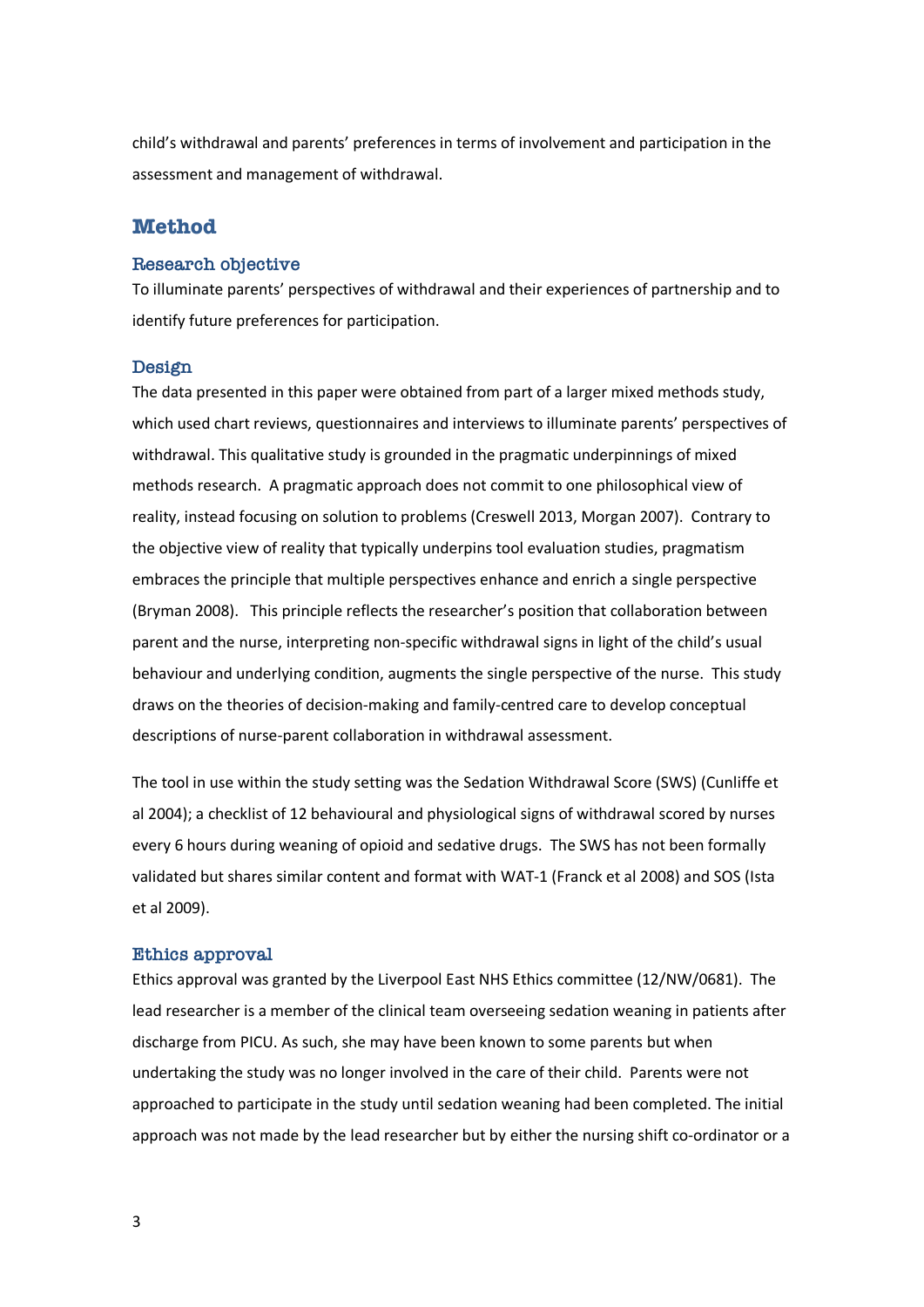member of the Pain and Sedation Service who was unknown to the family. Written consent was gained by the lead researcher from parents who agreed to participate.

#### **Participants**

Participants were selected from parents who had completed a questionnaire (Phase 1 of the study) to elicit recall of withdrawal signs during their child's sedation weaning and who had ticked a box to show their willingness to discuss their experiences further. A purposive sample frame then screened parents according to two characteristics that related directly to the research question; the nature of the circumstances of the PICU admission (planned or emergency) and previous experience of PICU, to maximise variation of parent experience. Therefore, the sample purposively comprised of four groups typically admitted to PICU and who therefore had different experience; elective admissions, with and without previous experience of PICU; and emergency admissions, with and without previous experience of PICU. It was anticipated that these characteristics might impact on parents' views of their child's withdrawal behaviours and their willingness to participate in withdrawal assessment.

Inclusion criteria were parents of children aged birth to five years who had completed sedation weaning as an inpatient in the study setting and had at least one documented episode where SWS scores were indicative of withdrawal. This age group was selected as it represents 80% of the PICU population (Schieveld et al 2016) and comprises children whose parents would be expected to act as proxies, in order to meet the study aims of examining the parental perspective. The exclusion criterion was that neither parent was sufficiently proficient in English to participate in the interview.

The study was conducted in a large children's hospital in the Northwest of England.

#### **Data collection**

Patient data (age, gender, underlying condition/s, the reason for and duration of PICU admission and the date and time of the highest SWS score) was collected in Phase 1 of the mixed methods study.

Semi-structured, audio-recorded interviews were conducted by the lead researcher. After initial questions asking about the current progress of the child and summarising their PICU admission, the interview focussed on parents' recall of and feelings evoked by behaviours displayed by their child during weaning of sedation, their participation in withdrawal assessments and their views on including the parental perspective in future assessments. An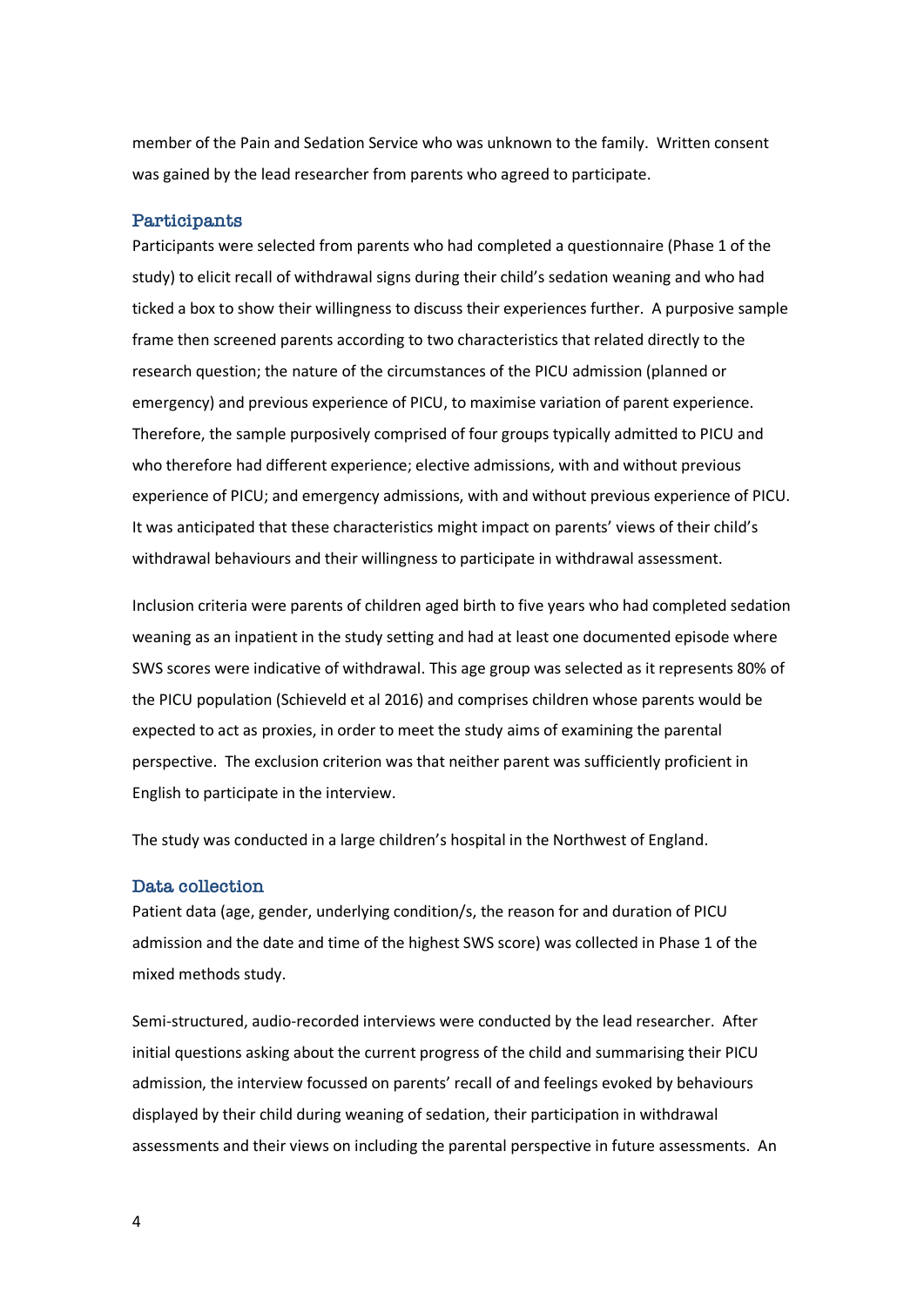interview guide was developed to ensure all parents were asked the same major questions, whilst allowing new issues to be considered and opportunity to explore responses in depth and at their own pace.

Interviews took place at the child's bedside or in a quiet room adjacent to the ward, according to the parents' preference soon after weaning was completed in order to minimise recall bias.

Interviews were performed between December 2012 and December 2014. The study continued until at least two participants from each group of the sampling frame had been interviewed and no new themes were emerging. Recruitment was restricted by lead researcher availability in the limited time frame between completion of sedation weaning and discharge home.

#### **Data analysis**

The interviews were professionally transcribed, anonymised and checked by the researcher for accuracy and completeness. Data were subjected to thematic analysis, an approach which whilst not tied to a particular theoretical position, complemented the study aims of examining the perspectives of different participants to generate insights and highlight similarities and differences (Braun and Clarke 2006). The steps taken in analysing the data were modelled on the phases of thematic analysis described by Braun and Clarke (2006). All transcripts were read several times and preliminary notes were made of initial impressions. Significant statements related to the lived experience of parenting a child who was withdrawing were identified from each transcript. Potential themes and shared meanings emerged from the significant statements and ongoing analysis across all cases before a final synthesis was developed. A thematic map was presented to a team of clinical psychologists who support children and their families in PICU, and who verified the emerging themes as resonant with the concerns typical of parents with a child in PICU. Aligned with the continual interaction between the research question and stages of the research process described by Johnson (2014), analysis and interpretation continued until emerging causal relationships between major themes had been refined. A model was developed to demonstrate the interaction between the themes and will be presented in the findings.

Quotes from individual interview transcripts are identified by the codes P1 through to P11; with 'M' and 'F' referring to mothers and fathers.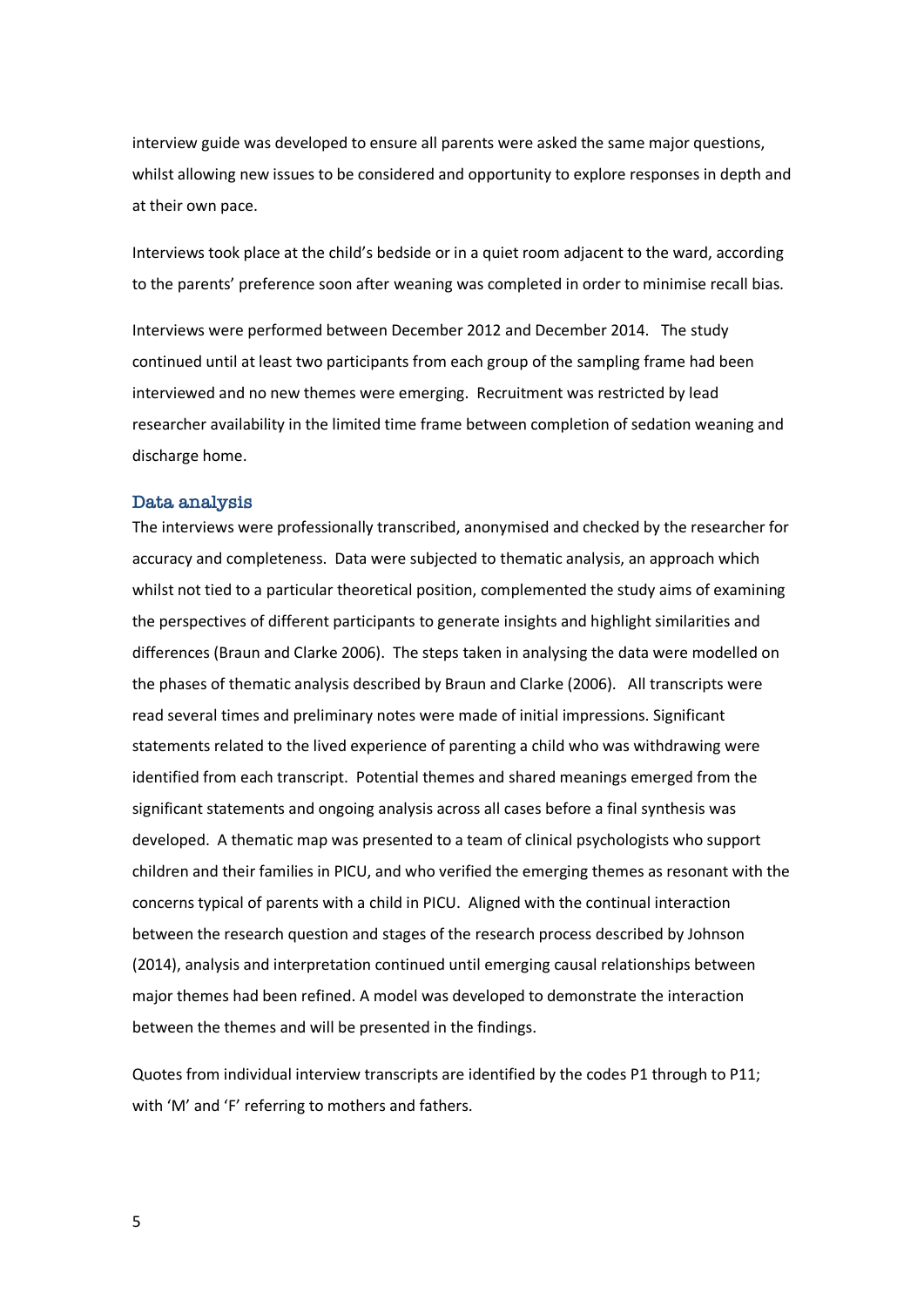#### **Rigor of the study**

A range of strategies were employed to enhance the rigor of this study; particular attention was paid to Lincoln and Guba's (1985) four criteria (credibility, transferability, dependability and confirmability) (Creswell 2003) and these are briefly mentioned now (further details can be requested from the lead author). Rigor was considered throughout all elements of the study from conception, design, data generation and analysis, discussion as well as the presentation and reporting. Transferability was considered, for example, when ensuring that the sample size was adequate, and the rationale underpinning purposive sampling was described clearly. The use of thick-description supports transferability (Creswell 2003) and the way in which the findings of the study are critically contextualised within the existing literature provides reassurance about the credibility of the study. The clear description of the study and the rationale for decisions made supports the dependability of the study.

Researcher reflexivity was fundamental to ensuring the confirmability of the study. Adopting a reflexive approach throughout the study encouraged the researcher to consider factors including assumptions and theoretical or other predispositions (Schwandt 2015). As an expert clinical nurse with years of experience of engaging with parents of children recovering from critical illness, it was essential for the researcher to continually question any assumptions and positions and to present the reader with sufficient detail to allow them to understand the context in which the study was undertaken. Peer review of the preliminary themes (Morse 2015, Creswell 2002) by clinical psychologists with expertise in supporting the parents of children in PICU was used to challenge and reduce any unconscious biases or gaps in analytical thinking.

#### **Findings**

Eleven interviews lasting between 23-68 minutes were conducted; nine with one parent (6 mothers and 3 fathers) and two with both parents. For five families this was the first time the child had been admitted to PICU; two were planned and three were emergency admissions. Of the six families with previous experience of PICU, four were planned and two were emergency admissions (Table 1). The highest SWS score demonstrated that all patients scored for withdrawal (SWS≥4) during weaning of their sedation.

Two major themes were identified that reflected the main theme of parent perspectives of weaning and withdrawal. The theme 'vulnerability and stress' had two sub-themes; parental concern about changes in behaviour and impact of behaviours on the parents nurturing role.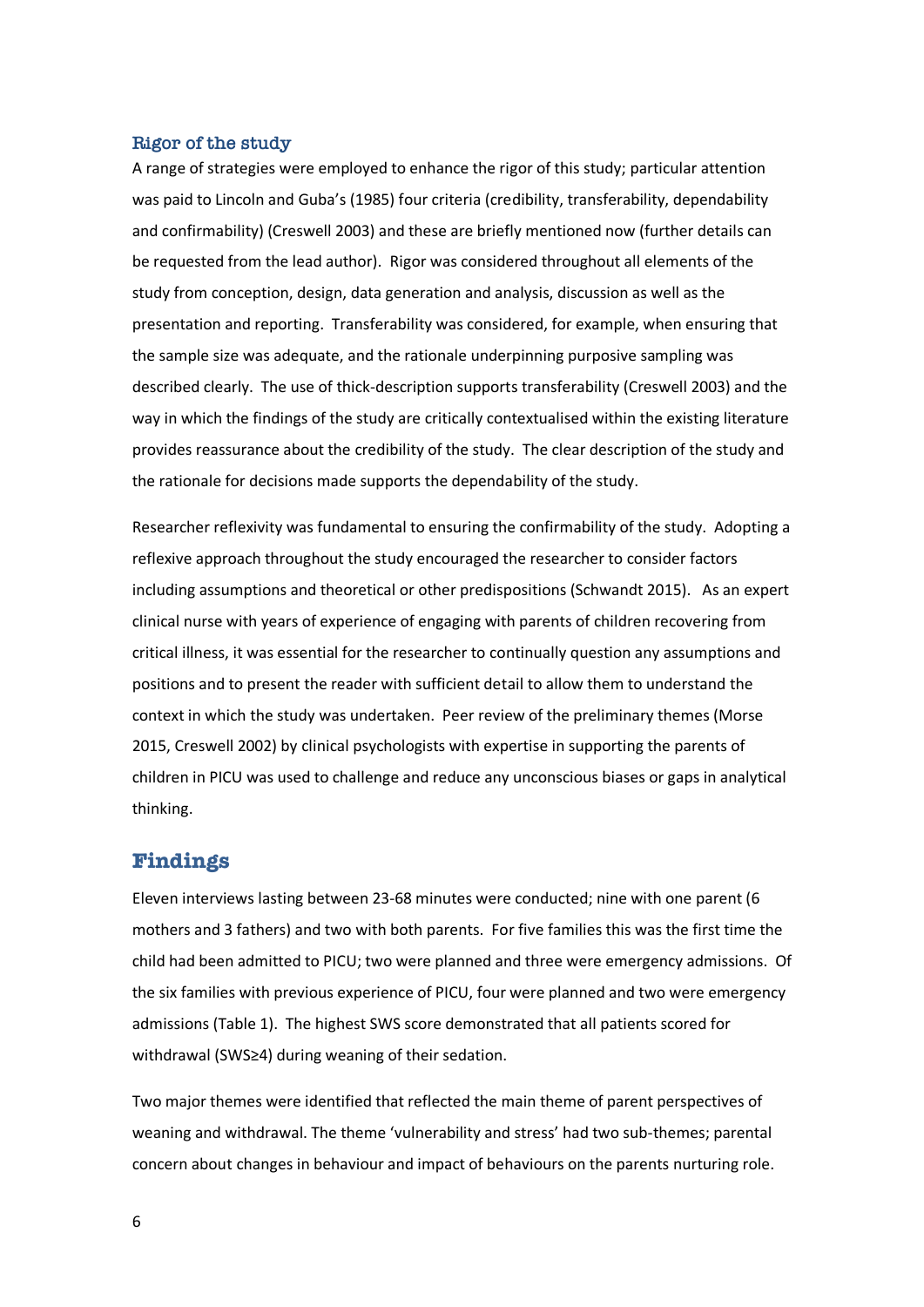The theme 'partnership with nurses' had three sub-themes; communication about withdrawal, differences in parent-nurse perception and decisions about weaning.

| $\ddot{\ddagger}$ |                        |                                                  |          |        |                                                                              |                              |                                                   |
|-------------------|------------------------|--------------------------------------------------|----------|--------|------------------------------------------------------------------------------|------------------------------|---------------------------------------------------|
| Studyno           | Parent<br>interviewed  | Child demographics                               |          |        |                                                                              |                              |                                                   |
|                   |                        | Plan/<br>Emergency<br>1 <sup>st</sup> / previous | Age      | Gender | Reason for PICU admission<br>and underlying condition                        | Number<br>of days<br>on PICU | <b>Highest SWS</b><br>score, day (D),<br>location |
| $\mathbf{1}$      | Mother                 | Planned<br>1st                                   | 3 years  | Female | Cardiac surgery                                                              | 31                           | 9<br><b>D30 PICU</b>                              |
| $\overline{2}$    | <b>Both</b><br>parents | Planned<br>Previous                              | 1 year   | Male   | Cardiac surgery<br><b>VACTERLAssociation</b>                                 | 19                           | 8.<br>D <sub>3</sub> ward                         |
| 3                 | Mother                 | Planned<br>Previous                              | 9 months | Male   | Cardiac surgery                                                              | 28                           | 10<br>D5 HDU                                      |
| 4                 | <b>Father</b>          | Planned<br>Previous                              | 5 months | Male   | <b>General surgery</b><br>Neurodevelopmental delay                           | 19                           | 10<br>D <sub>16</sub> PICU                        |
| 5                 | <b>Father</b>          | Emergency<br>1st                                 | 5 months | Male   | <b>Bronchiolitis</b><br>Ex premature 34/40                                   | 6                            | 10<br>D <sub>2</sub> ward                         |
| 6                 | Mother                 | Emergency<br>Previous                            | 9 weeks  | Male   | Respiratory collapse<br>Cardiac patient                                      | 20                           | 9<br>D <sub>20</sub> PICU                         |
| $\overline{7}$    | Mother                 | Emergency<br>1st                                 | 4 months | Female | Bronchiolitis, Trisomy 21, AVSD<br>Tracheobronchomalacia,                    | 12                           | 10<br><b>D8 PICU</b>                              |
| 8                 | <b>Both</b><br>parents | Planned<br>Previous                              | 5 months | Male   | Cardiac surgery<br>Williams syndrome                                         | 6                            | 8<br>D0 ward                                      |
| 9                 | Father                 | Emergency<br>1st                                 | 2 years  | Female | <b>Adenovirus</b><br>Kabuki syndrome                                         | 20                           | 10<br>D <sub>3</sub> H <sub>DU</sub>              |
| 10                | Mother                 | Planned<br>1st                                   | 27 days  | Male   | Cardiac surgery                                                              | 38                           | 7<br>D <sub>27</sub> PICU                         |
| 11                | Mother                 | Emergency<br><b>Previous</b>                     | 3 years  | Male   | Sepsis Cerebral Palsy, TPN dependent,<br>Developmental Delay, Tracheomalacia | 13                           | 8<br>D11 PICU                                     |

#### **Table 1 Patient demographics including highest SWS score**

M=male, F= female TPN =Total parenteral nutrition AVSD= atrial ventricular septal defect



#### **Figure 1 main themes and subthemes**

The themes and sub-themes are presented, followed by parent preferences for participation in withdrawal assessment and the model derived from the themes and sub-themes.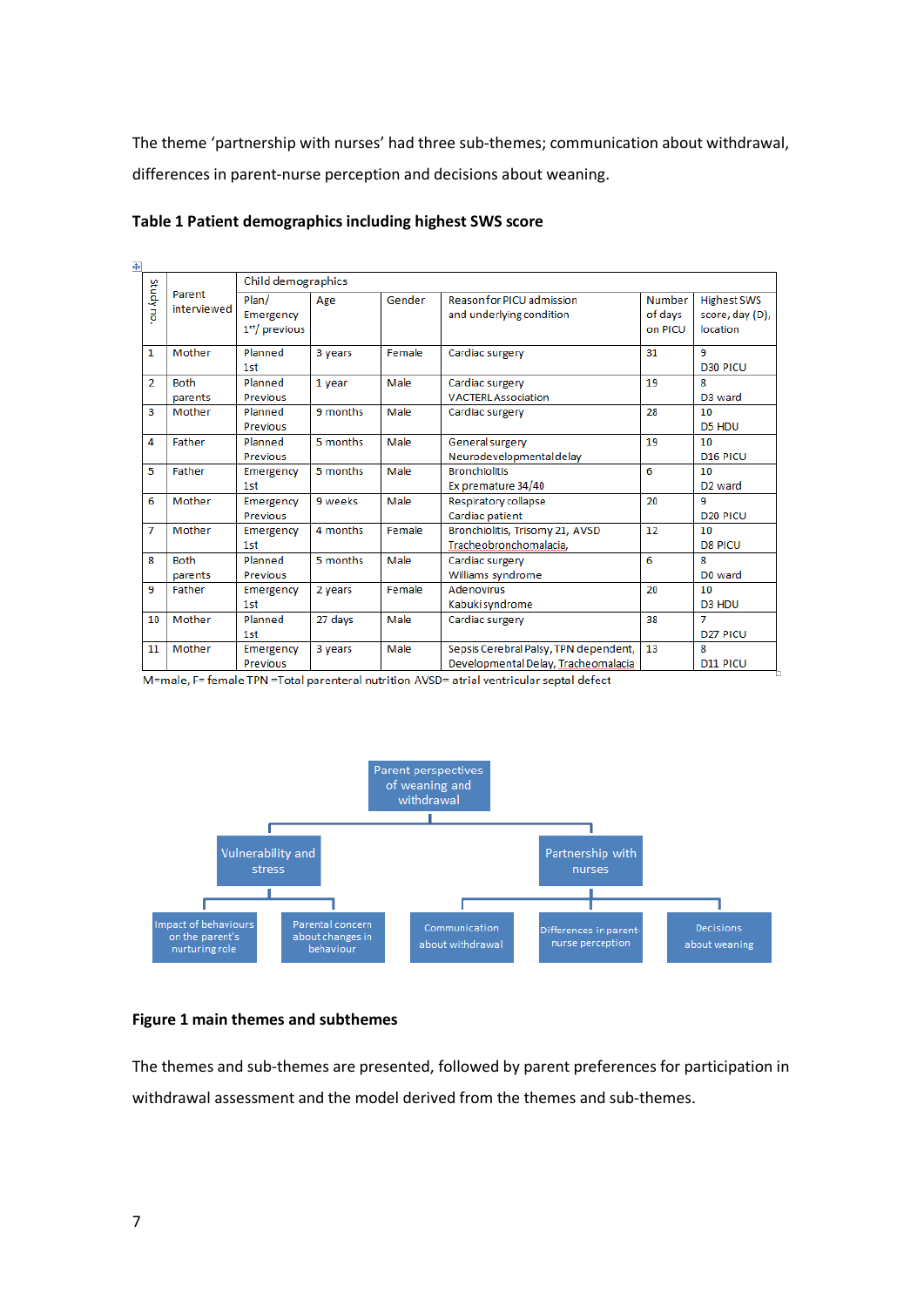#### **Vulnerability and stress**

Parents revealed that the overall experience of parenting a child with withdrawal syndrome was stressful and differed from other challenges presented by their child's critical illness. These differences were reflected in the sub-themes, namely parental concern about changes in behaviour and the impact of behaviours on the parents' nurturing role.

Parents described withdrawal as a distinct source of stress during their child's critical illness "*It's like a separate issue, like being sick again*" (P5F); while a mother described it as "*a horrendous 24 - 48 hours*" (P6M). Another mother talked of distress being associated with the fact that withdrawal was "*an unexpected part*" of his journey and that withdrawal had "*probably been one of the most distressing bits*" (P2M). A similar sentiment was expressed by a father who said "*you don't realise it can be quite an ordeal and that it brings a different set of problems*" (P9F). Withdrawal was talked of in terms of how stressful it was in relation to previous experiences. One mother summed up the feeling that was typical of the other parents when explaining that although it was distressing, this was "*not in the same way as the operations and the bad news*" (P1M). Another mother declared "*withdrawal was nothing really*" compared to being told her son might die and that "*at least he's alive, but on a day to day basis it's everything*" (P3M).

#### Parental concern about changes in behaviour

Parents noticed changes in their child's behaviours during sedation weaning which added to parental stress and vulnerability. One mother explained that insomnia was, "*as stressful as seeing them do stuff on PICU*" (P8M). One father described how the reality of his child's suffering evoked a different response to the anguish of not knowing if his child would survive, which possibly explains the paradox;

"When they're on a ventilator they look very peaceful… if you look deeper they're very poorly. When they wake, you see their distress and they're struggling to breathe, you see withdrawal and pain – it's a different kind of emotion." (P9F)

In some cases, seeing their child undergo withdrawal ranked very highly in terms of stressful events during their child's critical illness as one father whose son had had multiple PICU admissions explained;

"The thing I dread every time is withdrawal…… I dread it every time……It's just a nightmare as a parent to see your child go through that….. it's heartbreaking, it's absolutely awful" (P4F).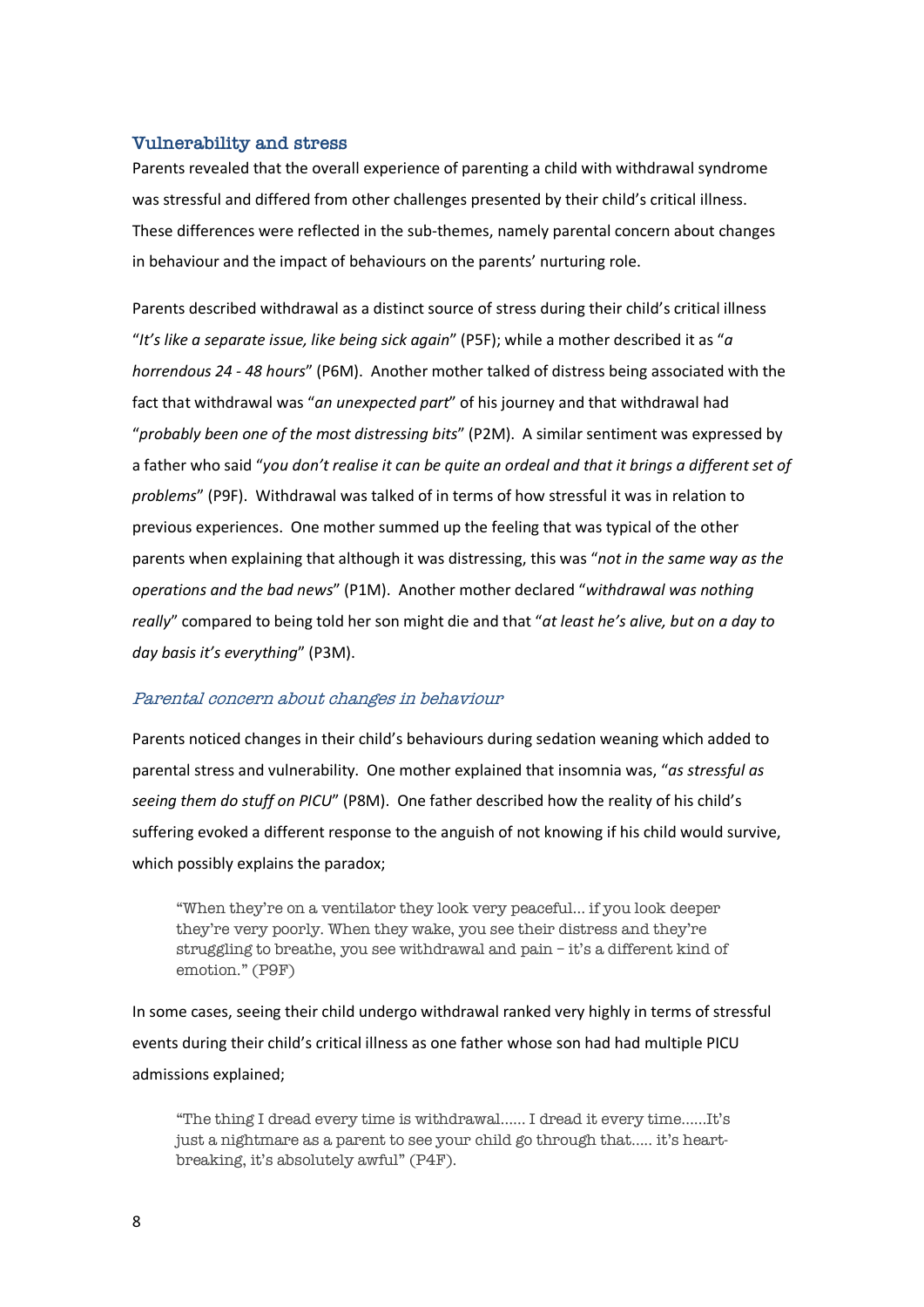Parents found some withdrawal behaviours more distressing than others. One father differentiated between distressing signs where "*you can see there is something wrong with him*" (P5F) and others that were not distressing, because they were "*just side effects*" (P5F). A mother described the basis upon which she perceived signs as distressing or not, as "*I understand why these sort of things happen, so they are less scary*" (P2M). In some cases, the child's underlying condition dictated which signs were more distressing because "*we knew some were more serious than others*" (P9F). Parents expressed concern that some signs might compromise the child's recovery, and, as one mother explained;

"Restlessness and irritability I don't like to watch, especially when you've got a child with a heart problem, you are worrying that they're going to get tired." (P2M).

Other behaviours evoked distress because they were not typical of their child, so parents were concerned about what these might mean, as one mother explained "*it's just not his normal behaviour and so it's upsetting, you just don't know what's going on*" (P11M). Communication disturbances ranked highly amongst these atypical signs as one mother explained, "*Not recognising me was the most upsetting really, because they didn't know if there was something wrong with his brain*" (P11M). This was a rational concern, because, as one mother explained, "*it could be a sign of neurological problems, which is a part of what we signed on the consent* [form before heart surgery as a risk of the operation]" (P2M). Despite attempts by staff to reassure parents about the temporary nature of withdrawal signs, one mother worried that "*it could be that it's never going to go away*."The possible irreversible damage suggested by communication disturbances was more distressing than signs such as "*insomnia, because hopefully that can be reversed*" (P2M).

The spectre of neurological damage was pervasive and "*probably more upsetting than anything else really*" (P11M). One mother explained her "*major concerns*" about whether she would "*get the same child back*" (P1M). Another mother described how living with the uncertainty of neurological damage was "*like waiting for heart surgery, it's a massive albatross round your neck*" (P3M).

#### The impact of behaviours on the parents' nurturing role

Parents described the negative impact of withdrawal on their usual comforting or nurturing role. Some described feeling bereft in the absence of their child's usual interaction. One mother described about wanting "*your child to know who you are, that's all you want back*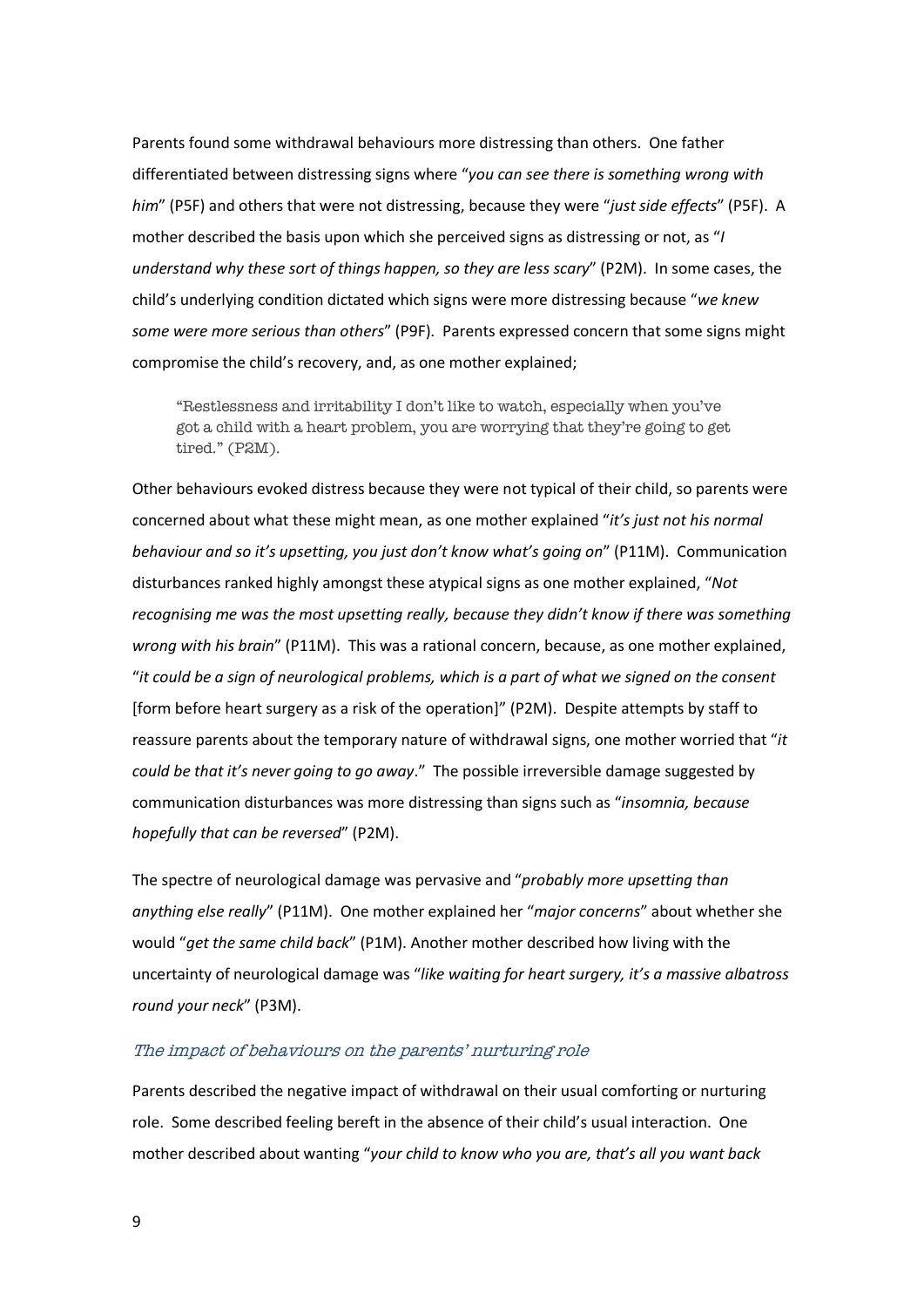*when they've been so poorly, and then you wait ages for them to realise that 'mummy's here*'"

(P11M). Another mother of a 3 year old girl described how;

"You'd speak to her and she'd just look right through you….. It was like there was nothing there; there was no light, there was no sparkle and that upset me" (P1M).

The sense of ineffectiveness of parental nurturing was also shared by fathers and one father summed up a sense of helplessness that was common;

"You can't control it, there's no control over it, all you can do is sit there and be with them, and watch them go through it. But there's no comforting him, no matter what you do" (P4F).

In addition to the sense of helplessness, not being able to comfort their child caused frustration, "*you can't do anything for him, can't understand what he wants*" (P5F), and stress; "*why can't he sleep*?", and "*why can't I get him to sleep*?" (P8M). One mother, whose son had been ventilated from birth, reflected that she felt like a "*useless mother*" because she was "*obviously wasn't good enough yet at comforting him*" (P6M). This sense of despair was also shared by a more experienced mother whose baby was a few months old and had previous PICU experience, who described her inability to comfort her baby as what "*upset me the most*" (P8M).

### **Partnership with nurses**

The extent to which nurses engaged in a partnership approach with parents varied considerably. Three sub-themes describe the main components of partnership, or the absence felt by a lack of partnership; communication about withdrawal, differences in parent-nurse perceptions and decisions about weaning. Parents reported receiving very little communication about withdrawal which may have contributed to their sense of vulnerability and stress about the behaviour changes they noticed in their children.

### Communication about withdrawal

There appeared to be an inconsistent approach to involving parents in the withdrawal assessment. Parents' awareness of the nurses' clinical withdrawal assessments was mainly predicated on parental enquiry rather than nurses volunteering information. One father explained "*you'd hear the discussions and so naturally ask what's going on*" (P5F). When parents were informed about the purpose of the withdrawal assessment they reported feeling "*more comfortable*" (P10M) and "*more relaxed*" (P2M) as they were reassured that this was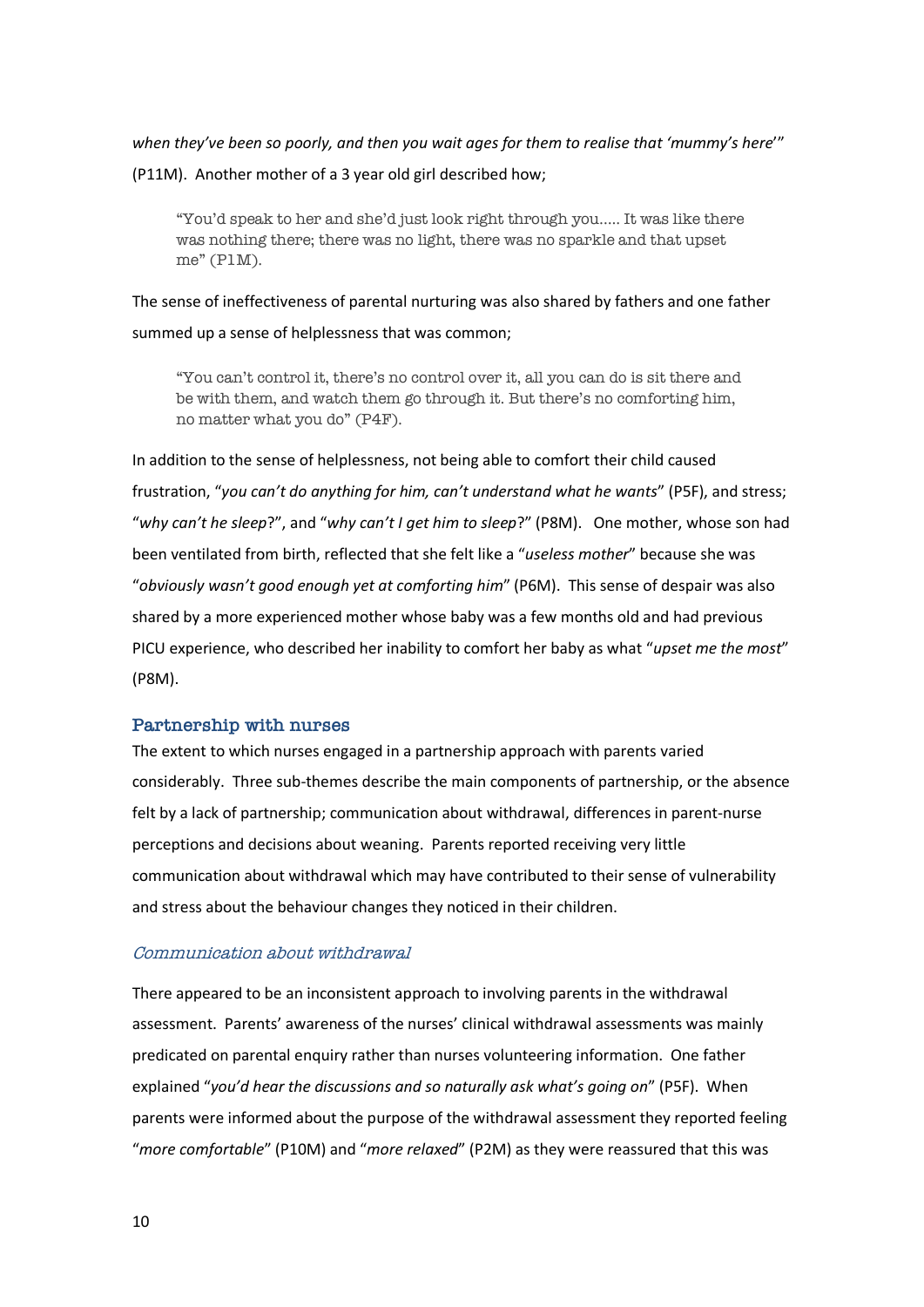expected behaviour and "*what other children do*" (P2M). One father explained how he found "*it was interesting as a parent to look down the list and keep an eye out for things*." (P9F).

However, some parents were not informed and felt "*left in the dark*" (P4F) or had to be "*nosey*" (P8M). Not knowing added to the parents' burden and sense of powerlessness as "*it's a scary time for parents*" (P4F) and they would have preferred to have known about the "*score… or what the next stage is going to be*." (P4F)

#### Differences in parent-nurse perceptions

Parents acknowledged that their constant presence at the bedside gave them a different insight to the nurses into their child's behaviour. This was manifested by reporting behaviour the nurse might not have seen; "*you missed this bit where she was happy and singing*" (P1M) or by recognising subtle changes in behaviour because "*they've [nurses] got nothing to compare to, there's no consistency, people can't work 24/7*" (P9F). One mother noticed how her daughter's behaviour altered during the nursing assessment and this might lead to an inflated score;

"They were saying she was really agitated and he [father] disagreed. I think because nurses are in uniform, she thinks 'what are they going to do?' She would only really become agitated when they were approaching her" (P1M).

Higher scores, suggestive of withdrawal, may have slowed or stopped the rate of weaning. Conflicting opinions about withdrawal scores were highlighted by some parents who felt the nurse score was higher than their own view. Despite parents feeling the child had had a "*really good day*" (P8M), lack of familiarity with the patient meant the nurse scored behaviours on face value, despite the mother explaining "*he does that anyway, it's just how he is*" (P8M).

#### Decisions about weaning

Parents reported their occasional unsolicited participation in decisions about weaning.

At times, a partnership approach was described by parents, with evidence of nurses empowering parents regarding decisions to omit sedative drugs. One mother described how the nurse involved her in the decision-making;

"They started telling me what he [child] was scoring. One night they said 'we're onto '6'' and they said 'should we ride it out, should we not?' Whether they were really involving me or not, I felt like they were and I felt like I was part of the decision" (P10M).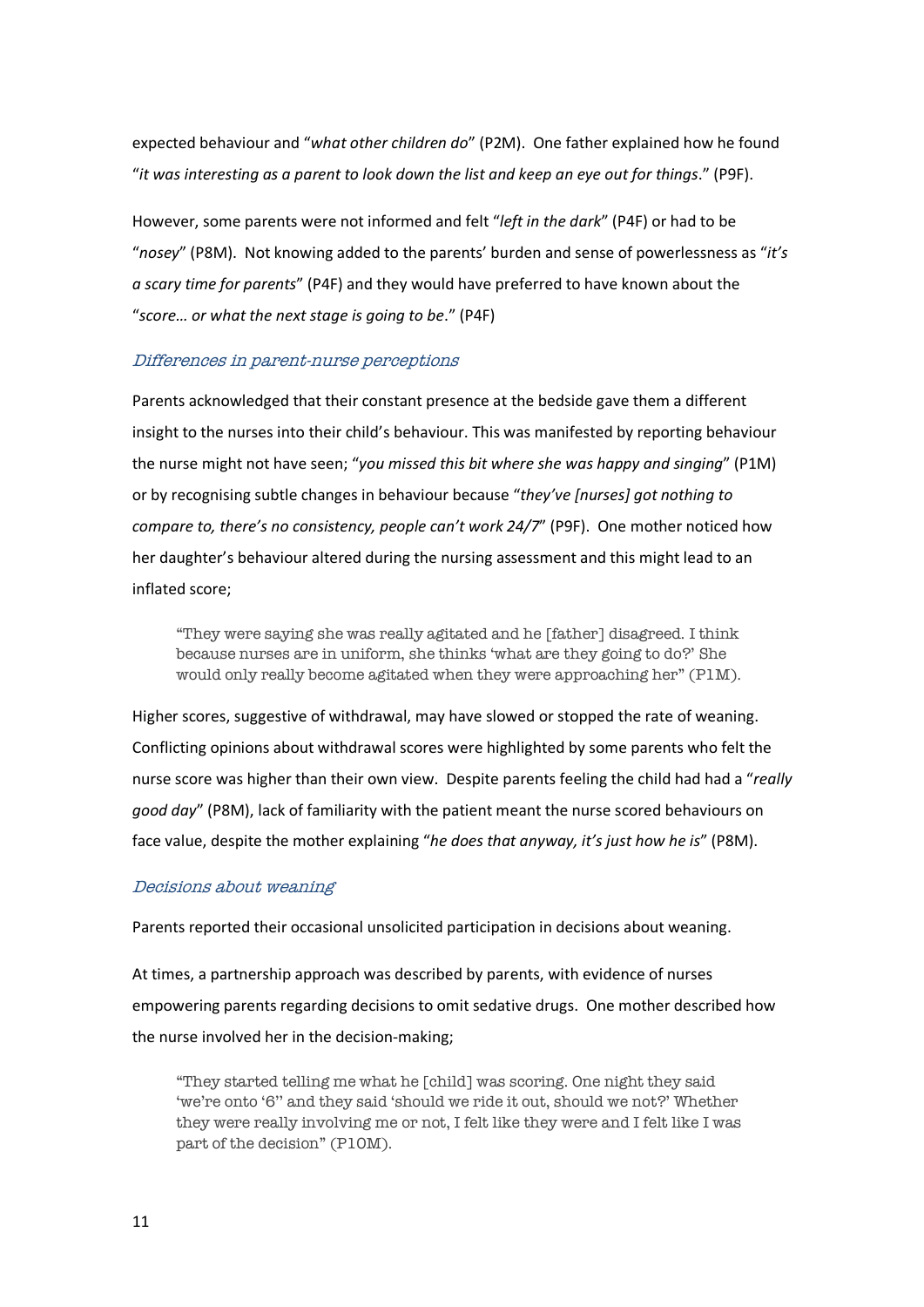In another example, the parent appeared to instigate the discussion and described the exchange using language suggestive of negotiation and partnership;

"Last night we [nurse and mother] managed to hold off. She said 'He's doing really well, he's not distressed and he's asleep.' So I said 'If he's asleep when it's due and not upset, can we skip that dose and see how he goes?' The nurse said 'Yes, that's great.' And we managed to do it" (P8M).

Disagreement about the withdrawal score and subsequent treatment was also reported, due to differences in parent-nurse interpretation of behaviours. When one couple's daughter was scored higher than they perceived, the mother described how they voiced their opinion "*she's not a '6' and we want that turning down tonight.*" (P1M)

There was also evidence that parents acted as gatekeepers to stop too many reductions occurring simultaneously. One mother described how she "*started waiting by his bed ready to pounce on anyone if they wanted to change 2 or 3 things*" (P10M), after her son experienced a "*very bad*" withdrawal and was "*just in a mess really*" after a number of concurrent treatment changes to medication, sedation and respiratory support had made it difficult to determine the cause of his distress. Another mother described the staff as being "*trigger happy*" as she knew "*it takes ages to get out of your system*" and that the frequent reductions which resulted in her son being in "*a right state*" (P11M) were in contradiction to the weaning plan suggested by the pharmacist.

#### **Parent preferences for participation in withdrawal assessment**

The majority of parents (n=10/11, 91%) were receptive to the idea of participating in the withdrawal assessment, qualifying that this might not suit all parents, but "*if parents want to be involved they should be*" (P11M). The parent who did not like the idea of participating felt that being asked about the presence or absence of specific behaviours might "*cause worry to a parent unnecessarily*" (P7M). Other parents felt involvement would help them feel "*competent*" (P1M) and "*comfortable with what's going on*" (P4F) or "*reassured*" (P6M). One father recognised his involvement might mean *"you can help a lot more"* by contributing to the assessment, but that "*you can't learn until somebody tells you what's going on." (P4F)*

One mother endorsed the value of parental participation succinctly "*I'm not an expert on sedation, but I am on my son [know my son] and that's the same for every parent, isn't it*?" (P11M). Parents felt their participation could assist the clinical assessment by establishing "*the norm*" (P8) and assist nurses if they were vigilant and kept "*an eye out*" (P3M) for signs.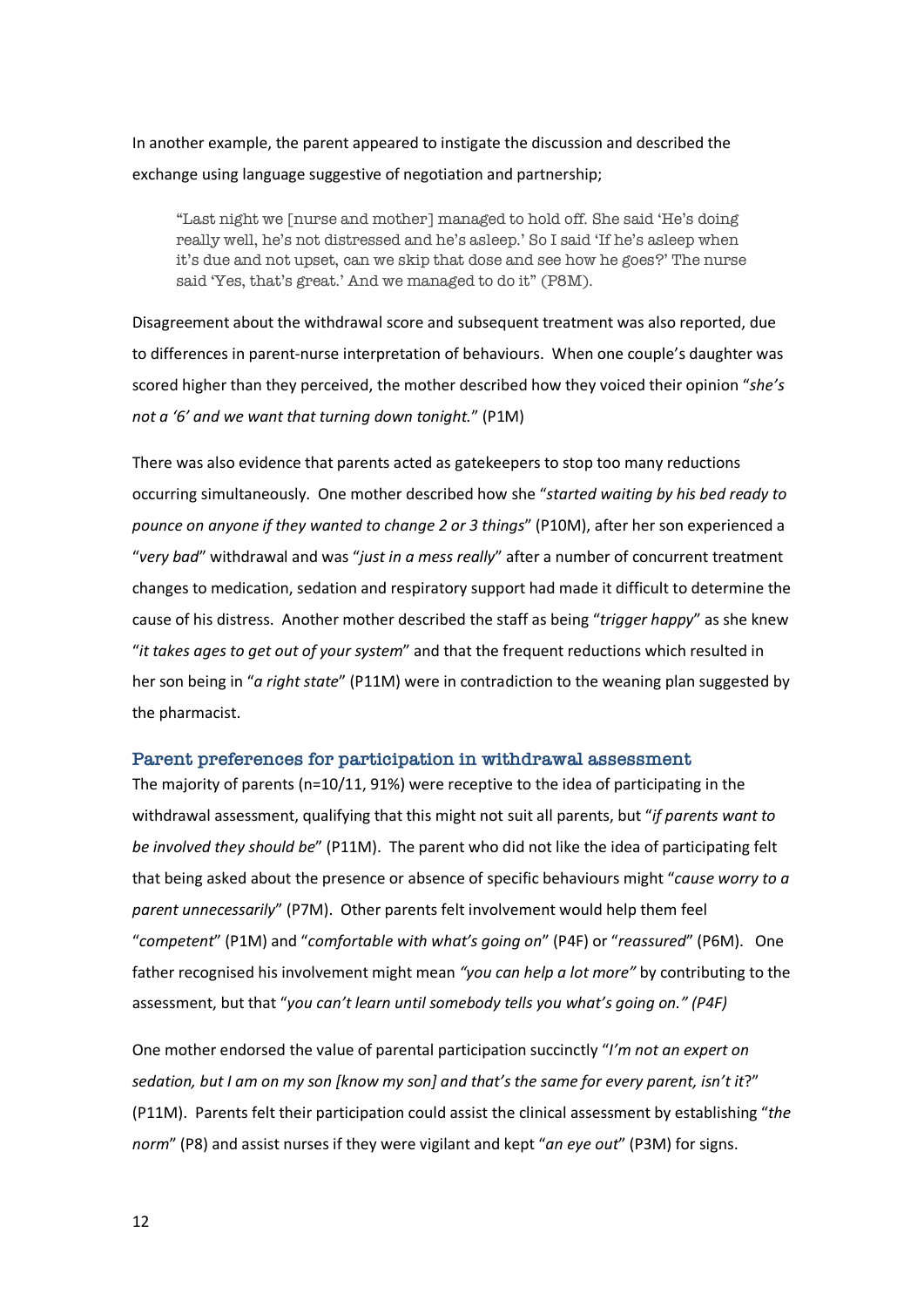However, one mother felt the responsibility of participation, expressing concern about the impact of the accuracy of her assessment;

"I wouldn't want to score him too high and have someone put something back up that actually we are trying to get him off, or I wouldn't want to miss something that would mean he should actually have it taken back up." (P10M)

Although one parent felt the nurse's objective view "*is probably better*" (P5F) and another parent recognised that they may have a "*differing opinion*" (P9F) to the nurse, overall a partnership approach was endorsed.

### **A model for nurse-parent participation in withdrawal assessment**

The finding that most parents were eager to participate in withdrawal assessment prompted further consideration to how the themes and sub-themes might interact to support parents' participation and improve their experiences (Figure 2).



#### **Figure 2 Proposed reciprocal benefits of nurse-parent collaboration in withdrawal syndrome.**

The model proposes that collaborative assessment of withdrawal should reduce parental distress and promote assessment of withdrawal. This can be achieved if participation and partnership were consistently offered, with nurses providing support and information to relieve parental concerns about behaviours and negotiating a preferred role with parents.

Parents may then be empowered to reciprocate with their insights into their child's behavioural signs to enhance the nursing assessment and aid the assessment of withdrawal.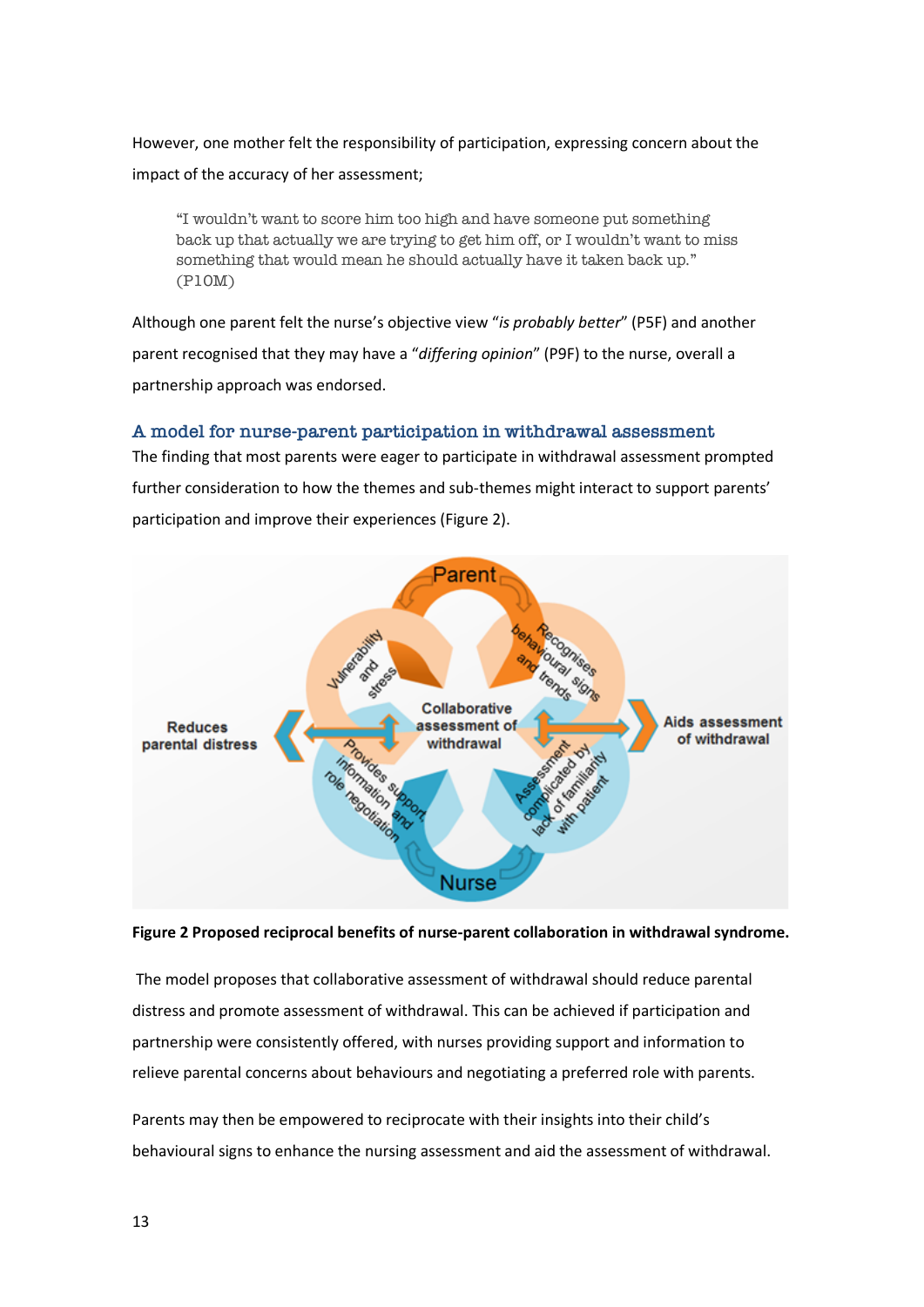This role may also offer an alternative channel for parents to maintain their nurturing role during their child's recovery from critical illness.

# **Discussion**

This is the first study to describe the parents' perspective of their child's withdrawal syndrome, illuminating the emic perspective, which is "silent in healthcare literature" (Spiers 2000, p126) and revealing the reciprocal benefits of nurse-parent collaboration. While this study aimed to identify a role for parents in sharing their unique knowledge of their child to benefit withdrawal assessments, this contrasted sharply with the dearth of communication that parents received about withdrawal. Parents did not feel adequately prepared for the signs of withdrawal their child might develop, despite studies over the last two decades showing that parents on PICU value being kept up to date with their child's condition, having explanations for the behavioural changes they see in their child (Seideman et al 1997), being reassured of the normalcy of their child's behaviour (Ames et al 2011) and being prepared for what to expect as the child's condition progresses (Shudy et al 2006).

Parents recognised behaviour changes in their children and were eager to contribute their unique and informed perspective to the withdrawal assessment. However, parents' experiences of involvement and participation were generally passive with unspoken and consequently unmet information needs; a deficiency which is described as "one of the most significant barriers" (Joseph-Williams et al 2014, p303) to participation in shared decisionmaking. Sharing information and making decisions with parents are two principles of FCC, along with hearing parental voices, individualising communication and negotiating roles (Richards et al 2017). Participation and partnership were not consistent features of the parent experience. Although parents felt confident to give an opinion about their child's behaviour, this information was not routinely elicited by nurses. That these principles were not consistently evident in the parents' accounts is contrary to the established clinical perspective that nurses elicit parent views during withdrawal assessment (Harris et al 2016, Ista et al 2013).

One limiting factor may be the interplay in communication styles between different nurses and parents. Nurses may not realise the extent to which their communication style regulates parent participation (Mikkelsen et al 2011, Corlett and Twycross 2006). In this study parental participation appeared to occur when parents were assertive communicators: the enabling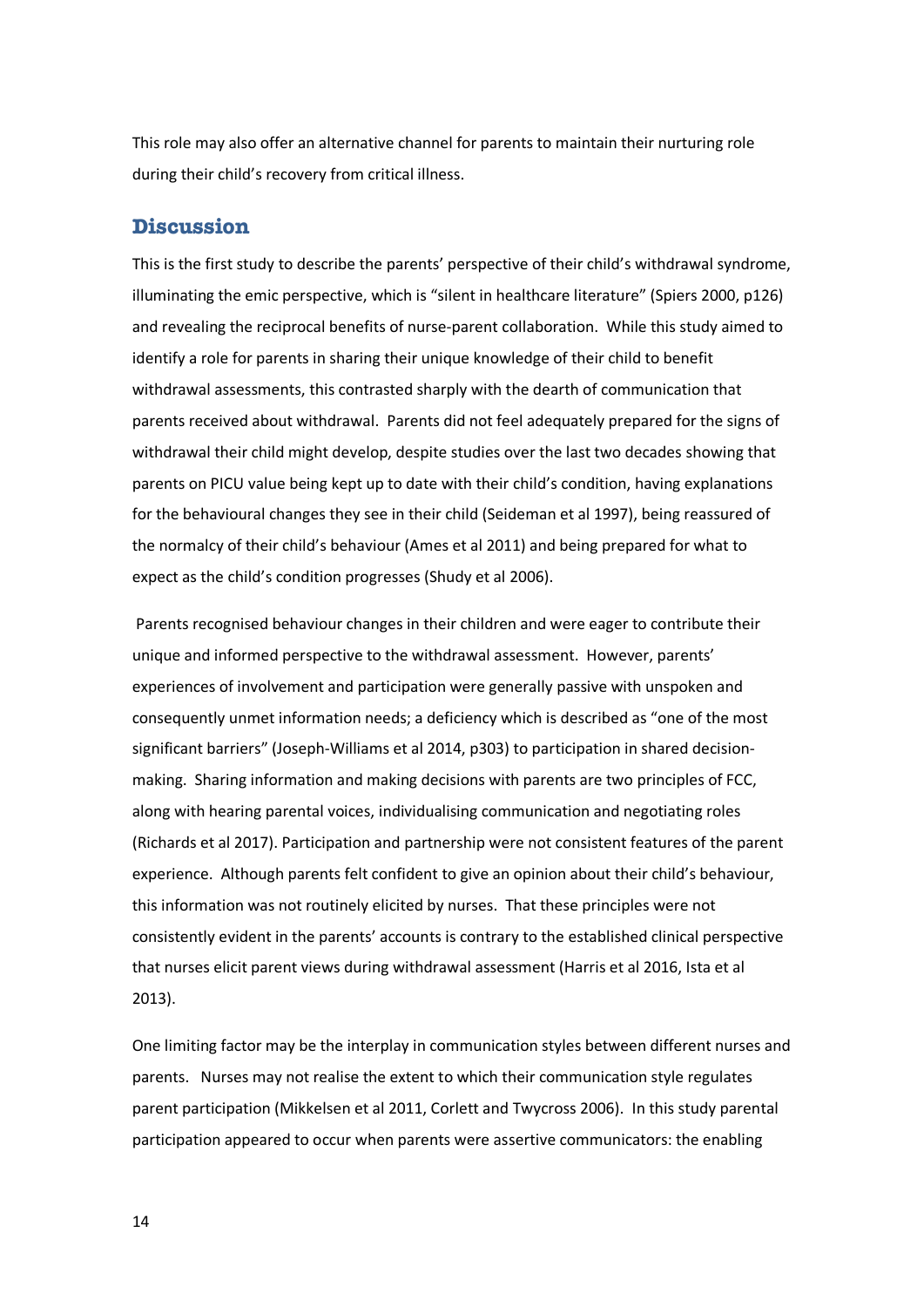onus appeared to be on the parent rather than the nurse. Parents with a passive communication style are effectively waiting for permission, or a cue, from the nurse to participate (Joseph-Williams et al 2014), whereas nurses may inadvertently assume they do not have questions or do not want to participate. Highlighting this potential power imbalance emphasises the nurses' role in empowering parents by proactively providing information, listening to parents and respecting their concerns; a process which promotes parent participation in decision-making (Eldh et al 2006, Peek et al 2009).

Another factor in suboptimal communication may be the differing extent to which nurses recognise and value parents as an important source of information about the child (Mikkelsen et al 2011). In the nurse-parent relationship, recognition of the other's expertise is the foundation for a partnership and collaborative approach (Lundqvist and Nilstun 2007). The nurses' expertise in assessing critically ill children contrasts with the parents' expertise about their child, which may be viewed as nurses "knowing children" and parents "knowing their child".

Contrary to the view that parents in PICU are too overwhelmed to participate in their child's care (Campbell-Yeo et al 2008), this study demonstrated that, in addition to being willing participants, parents offer a unique perspective to complement the clinical assessment of withdrawal. Although parental participation in care is widely advocated, in practice this ranges from a passive role (Glasper 2015, Franck and Callery 2004, Simons et al 2001) in which they resume aspects of their usual parenting role (Ames et al 2011, Latour et al 2005, Seideman et al 1997) through to participation in clinical assessments (Carter et al 2002), decision-making (Lipstein et al 2012) and clinical rounds (Muethling et al 2007, McPherson et al 2011). This study shows that parental participation may enhance the clinical assessment of withdrawal due to the consistent and consoling nature of parental presence and also due to their unique knowledge of the child. Parents recalled how their reassuring presence at the bedside contrasted with the nurses' intermittent assessments which induced apprehension or unease in some children. Accordingly, nurses were more likely to observe behavioural distress, which if perceived as withdrawal may have delayed weaning of sedation unnecessarily. Similarly, the parent perspective contributed reassurance when behaviours represented an improving trend thereby also prompting continuation of weaning and reduced the risk of unnecessary delays.

As some parents noted, partnership may not suit all parents and parents' preferences for participation in care may vary during the course of their child's PICU admission depending on

15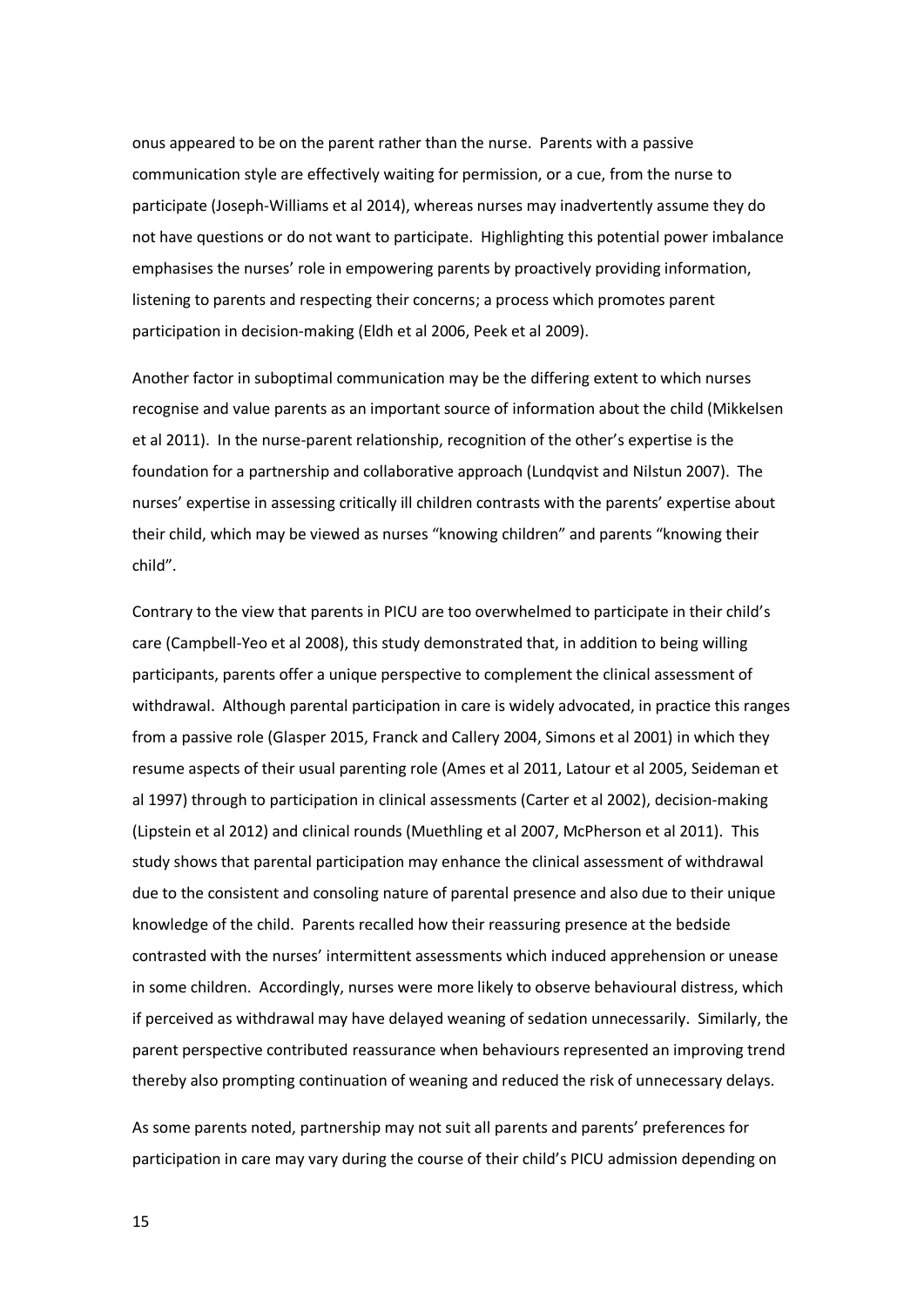both personal and situational factors. In keeping with the philosophy of FCC and the mutual benefits of reciprocal communication, it is imperative that nurses establish and review a level of participation that meets the expectations of parents (October et al 2014).

Even though this is the first study to examine parents' perspectives, there are a number of limitations to acknowledge. This was a small exploratory study in a single institution. There is a risk of bias as parents self-selected for interviews, which may have resulted in parents who were more distressed with withdrawal and other aspects of the PICU experience, agreeing to take part. The researcher may have been known to the parents, which may have biased parents' responses, although the study did not relate to aspects of care overseen by the researcher. However, a strength of this study is that interviews were undertaken as soon as weaning was completed, to minimise the parents' recall bias.

# **Conclusions**

Illuminating the parents' perspectives has shown that withdrawal signs are a source of distress for parents due to uncertainty about the meaning of the signs and their impact on both their child's immediate and long-term recovery. Participation in withdrawal assessments was viewed as a positive potential role by most parents. Enabling parental participation in withdrawal assessments may prompt a two-way flow of information epitomising family centred care; providing a timely flow of information and reassurance to parents and aiding nurses understanding of the child's behaviours and increasing confidence to continue weaning. More research is needed to understand factors limiting nurse-parent collaboration.

#### **References**

Ames, K.E., Rennick, J.E., Baillargeon, S., 2011. 'A qualitative interpretive study exploring parents' perception of the parental role in the paediatric intensive care unit.' *Intensive and Critical Care Nursing*. 27, 143–150.

Best, K.M., Boullata, J.I., Curley, M.A.Q., 2015. 'Risk factors associated with iatrogenic opioid and benzodiazepine withdrawal in critically ill pediatric patients: A systematic review and conceptual model.' *Pediatric Critical Care Medicine* 16, 175–183.

Braun, V. and Clarke, V., 2006. 'Using Thematic Analysis in Psychology'. *Qualitative Research in Psychology* 3 (2): 77–101.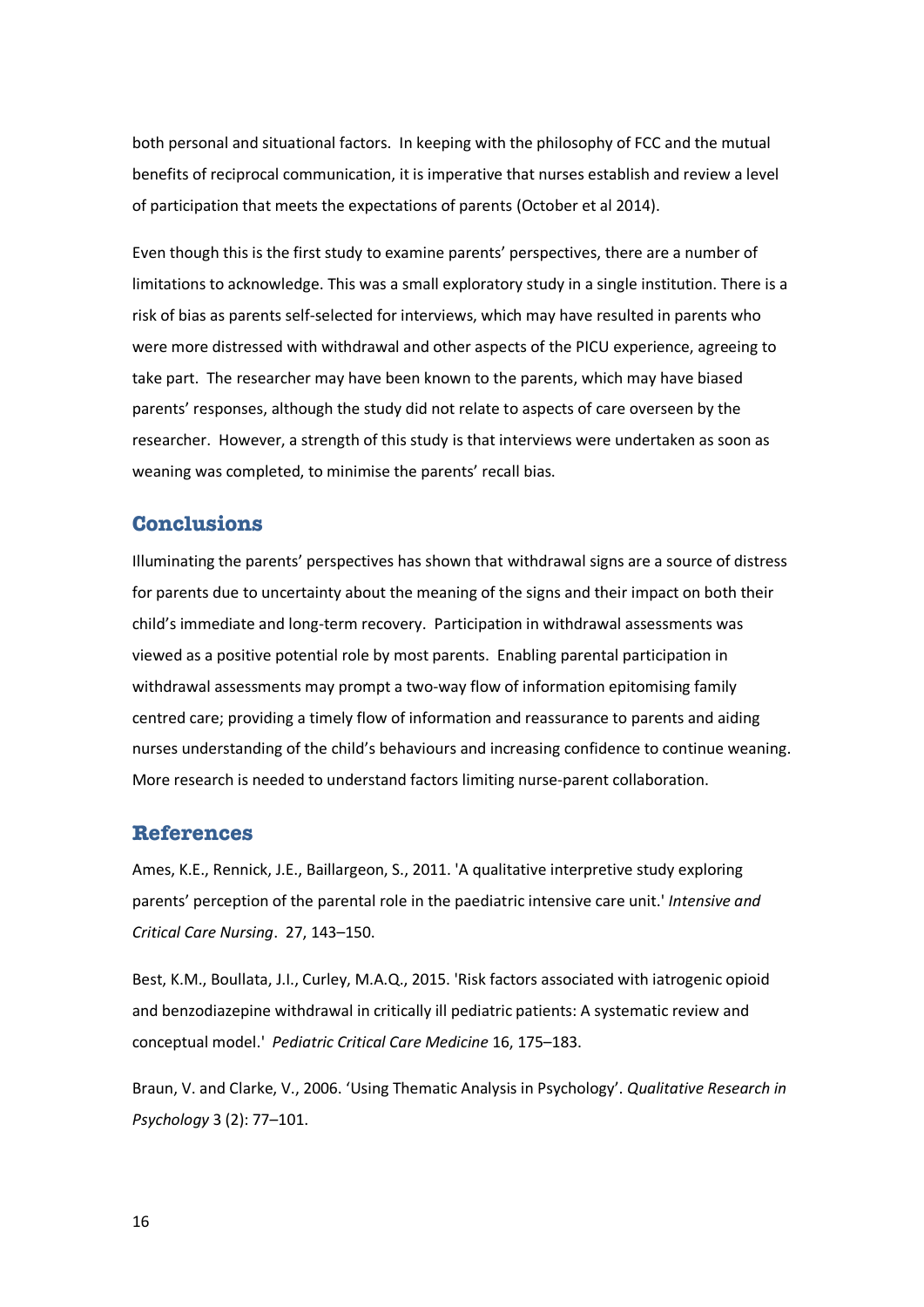Bryman, A., 2008. 'Why do researchers integrate/combine/mesh/blend/mix/merge/fuse quantitative and qualitative research.' *Advances in Mixed Methods Research.* 87–100.

Campbell-Yeo, M., Latimer, M., and Johnston, C., 2008. 'The Empathetic Response in Nurses Who Treat Pain: Concept Analysis'. *Journal of Advanced Nursing* 61 (6): 711–19.

Carter, B., McArthur, E. and Cunliffe, M., 2002. 'Dealing with Uncertainty: Parental Assessment of Pain in Their Children with Profound Special Needs'. *Journal of Advanced Nursing* 38 (5): 449–57.

Corlett, J. and Twycross, A., 2006. 'Negotiation of Parental Roles within Family-Centred Care: A Review of the Research'. *Journal of Clinical Nursing* 15 (10): 1308–16.

Craske, J., Carter, B., Jarman, I.H. and Tume, L.N., 2017. 'Nursing Judgement and Decision-Making Using the Sedation Withdrawal Score (SWS) in Children'. *Journal of Advanced Nursing*, 73 (10): 2327-2338.

Creswell, J.W., 2002. Educational research: Planning, conducting, and evaluating quantitative and qualitative research. Upper Saddle River: Merrill Prentice Hall.

Creswell, J.W., 2003. Research design: Qualitative, quantitative and mixed methods approaches (Second edition). Thousand Oaks: SAGE.

Creswell, J.W., 2013. Qualitative Inquiry and Research Design: Choosing Among Five Approaches (Third edition). Thousand Oaks: SAGE.

Cunliffe, M., McArthur, L. and Dooley F., 2004. 'Managing Sedation Withdrawal in Children Who Undergo Prolonged PICU Admission after Discharge to the Ward'. *Pediatric Anesthesia* 14 (4): 293–298.

Eldh, A.C., Ekman, I. and Ehnfors, M., 2008. 'Considering Patient Non-Participation in Health Care'. *Health Expectations* 11 (3): 263–71.

Franck, L. S. and Callery, P., 2004. 'Re-Thinking Family-Centred Care across the Continuum of Children's Healthcare'. *Child: Care, Health and Development* 30 (3): 265–77.

Franck, L.S., Harris, S.K., Soetenga, D.J., Amling, J.K., Curley, M.A.Q., 2008. 'The Withdrawal Assessment Tool - Version 1 (WAT-1).' *Pediatric Critical Care Medicine* 9, 573–580.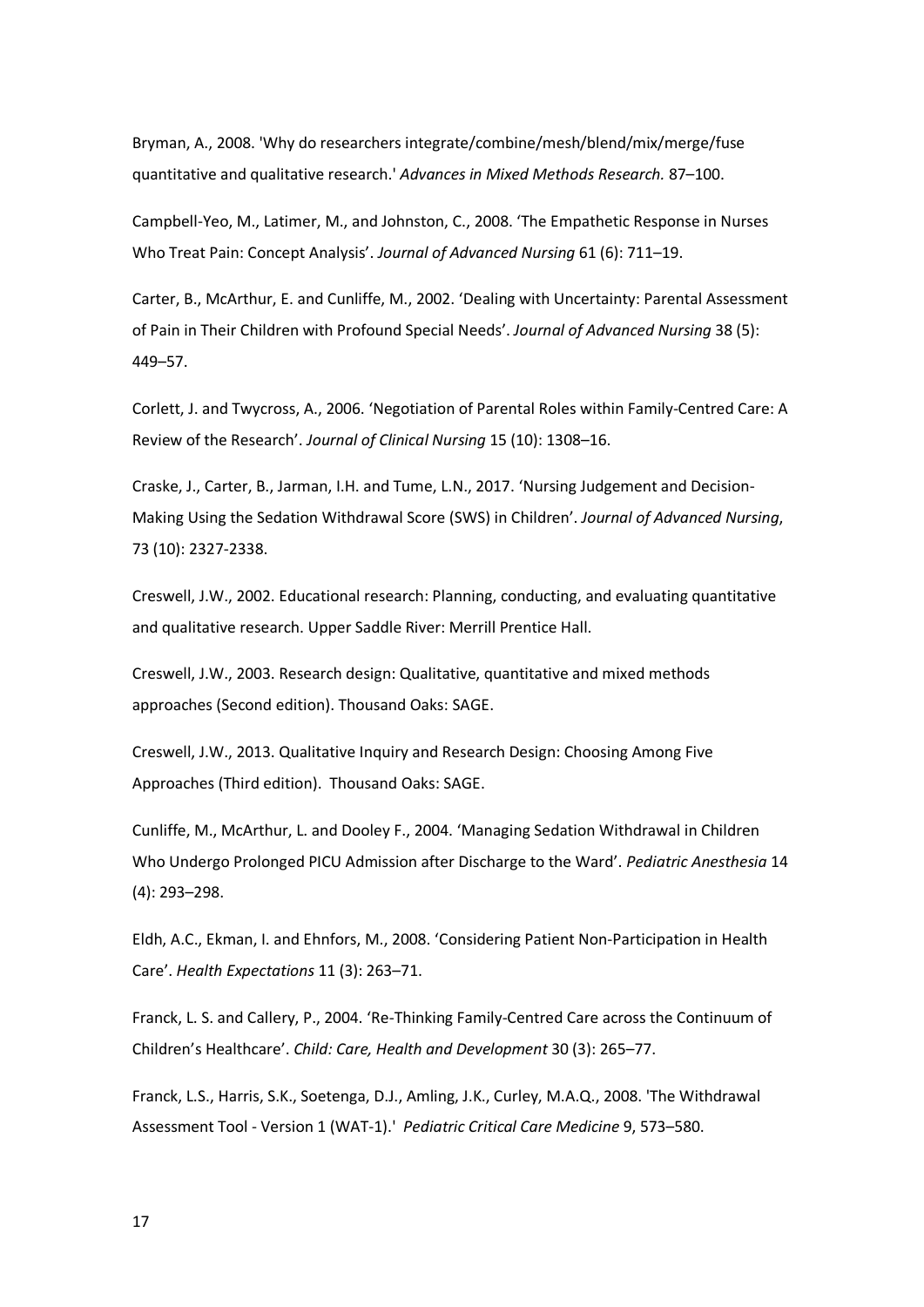Franck, L.S., Scoppettuolo, L.A., Wypij, D., Curley, M.A.Q., 2012. 'Validity and generalizability of the Withdrawal Assessment Tool-1 (WAT-1) for monitoring iatrogenic withdrawal syndrome in pediatric patients.' *Pain* 153, 142–148.

Glasper, E. A. 2015. 'Editorial: Sick Children Are Greater than the Sum of Their Parts: Does Family-Centered Care Promote Holistic Practice?' *Issues in Comprehensive Pediatric Nursing* 38 (2): 71–76.

Harris, J., Ramelet, A-S., van Dijk, M., Pokorna, P., Wielenga, J., Tume, L., Tibboel, D. and Ista, E., 2016. 'Clinical Recommendations for Pain, Sedation, Withdrawal and Delirium Assessment in Critically Ill Infants and Children: An ESPNIC Position Statement for Healthcare Professionals'. *Intensive Care Medicine* 42 (6): 972–86.

Ista, E., van Dijk, M., de Hoog, M., Tibboel, D., Duivenvoorden, H.J., 2009. 'Construction of the Sophia Observation withdrawal Symptoms-scale (SOS) for critically ill children.' *Intensive Care Medicine* 35, 1075–1081.

Ista, E., de Hoog, M., Tibboel, D., Duivenvoorden, H.J. and van Dijk, M., 2013. 'Psychometric Evaluation of the Sophia Observation Withdrawal Symptoms Scale in Critically Ill Children'. *Pediatric Critical Care Medicine* 14 (8): 761–69.

Johnson, R.B., 2014. Mixed methods research design and analysis with validity: A primer. Department of Professional Studies. University of South Alabama. USA.

Joseph-Williams, N., Elwyn, G. and Edwards, A., 2014. 'Knowledge Is Not Power for Patients: A Systematic Review and Thematic Synthesis of Patient-Reported Barriers and Facilitators to Shared Decision Making'. *Patient Education and Counseling* 94 (3): 291–309.

Kuo, D.Z., Houtrow, A.J., Arango, P., Kuhlthau, K.A., Simmons, J.M. and Neff, J.M., 2012. 'Family-Centered Care: Current Applications and Future Directions in Pediatric Health Care'. *Maternal and Child Health Journal* 16 (2): 297–305.

Latour, J.M., Hazelzet, J.A. and van der Heijden, A.J., 2005. 'Parent Satisfaction in Pediatric Intensive Care: A Critical Appraisal of the Literature'. *Pediatric Critical Care Medicine* 6 (5): 578–84.

Lincoln Y.S. and Guba E.G., 1985. *Naturalistic inquiry.* Newbury Park: SAGE.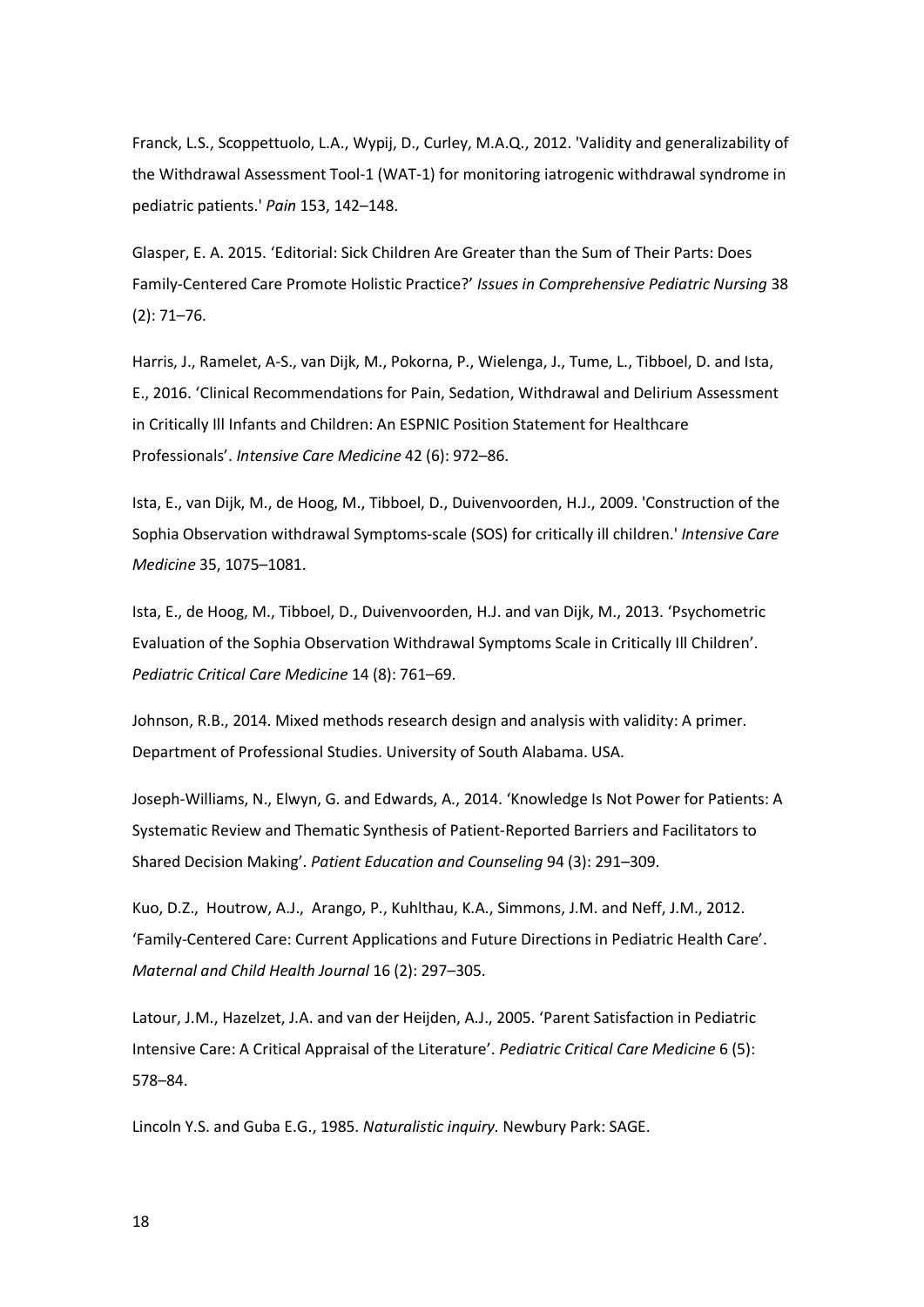Lipstein, E.A., Brinkman, W.B. and Britto, M.T., 2012. 'What Is Known about Parents' Treatment Decisions? A Narrative Review of Pediatric Decision Making'. *Medical Decision Making* 32 (2): 246–58.

Lundqvist, A. and Nilstun, T., 2007. 'Human Dignity in Paediatrics: The Effects of Health Care'. *Nursing Ethics* 14 (2): 215-28.

Madden, K., Burns, M.M., Tasker, R.C., 2017. 'Differentiating Delirium From Sedative/Hypnotic-Related Iatrogenic Withdrawal Syndrome: Lack of Specificity in Pediatric Critical Care Assessment Tools.' *Pediatric Critical Care Medicine* 18, 580–588.

McPherson, G., Jefferson, R., Kissoon, N., Kwong, L. and Rasmussen, K., 2011. 'Toward the Inclusion of Parents on Pediatric Critical Care Unit Rounds'. *Pediatric Critical Care Medicine* 12 (6): e255-261.

Morgan, D.L., 2007. 'Paradigms Lost and Pragmatism Regained: Methodological Implications of Combining Qualitative and Quantitative Methods.' *Journal of Mixed Methods Research* 1, 48– 76.

Morse, J. M., 2015. Analytic strategy and sample size. *Qualitative Health Research* 25(10): 1317-1318.

Mikkelsen, G., and Frederiksen, K., 2011. 'Family-Centred Care of Children in Hospital - a Concept Analysis'. *Journal of Advanced Nursing* 67 (5): 1152–62.

Muething, S.E., Kotagal, U.R., Schoettker, P. J., del Rey, J.G. and DeWitt, T.G., 2007. 'Family-Centered Bedside Rounds: A New Approach to Patient Care and Teaching'. *Pediatrics* 119 (4): 829–32.

October, T.W., Fisher, K. R., Feudtner, C. and Hinds,P.S., 2014. 'The Parent Perspective: "Being a Good Parent" When Making Critical Decisions in the PICU'. *Pediatric Critical Care Medicine* 15 (4): 291–98.

Peek, C. J., Baird, M.A. and Coleman,E., 2009. 'Primary Care for Patient Complexity, Not Only Disease.' *Families, Systems & Health* 27 (4): 287–302.